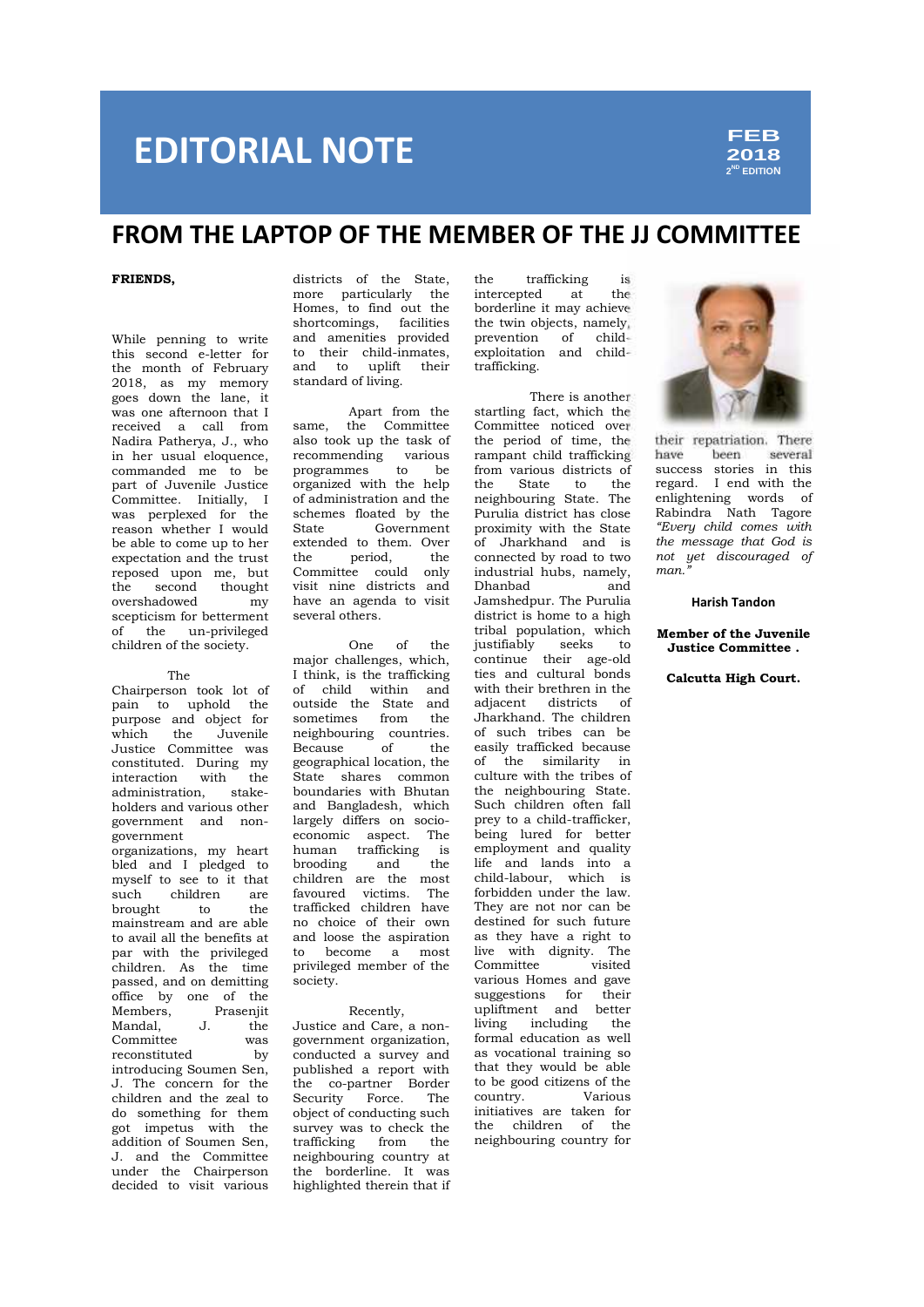

### **Activities at Home**

School at Home Campus









**Vocational Training** 

Tailoring

**TO LET** 



Bakery



**Cultural & Recreational Activities at Home** 

Nijolay

Kishalaya





Child Care Home



Home Orientation Camp at Kishlaya



By this camp 50 children are reunited with their families.







**Child Friendly Police Station, Belghoria PS** 

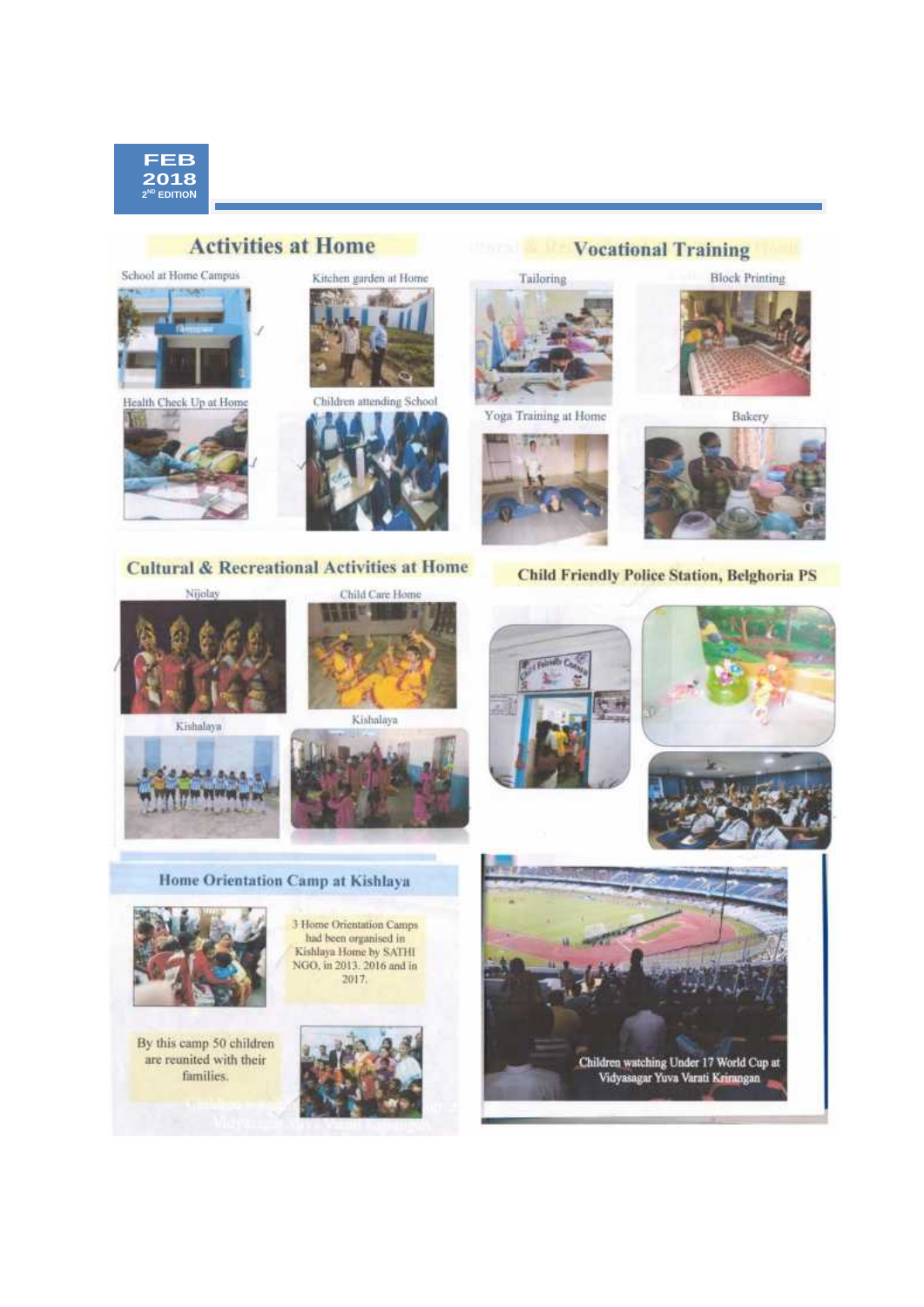**Aadhaar enrolment in camp mode in cci IN North 24 Parganas and trace out of family address of Aadhaar enrolment in camp mode in CCI in North 24 Parganas and trace out of family address of children.**

 Aadhar enrolment camps are organised in CCI in North 24 Parganas. 16 camps have been organised and 90 % children have been enrolled through these.



## **SUCCESS STORY : CASE OF KISH KUMAR**

6 boys five of whom are CWSN (Child with Special Need) in hearing impaired category and one boy who could not give proper address during several counselling session through these Aadhaar camp, family address of these children were found as they had already been enrolled in Aadhaar from their native place.

Home verification of these children is being going on and one child (Kish Kumar) had been restored to his family on 15.02.2018.

**Special AADHAAR Camps** in the Home in regular intervals